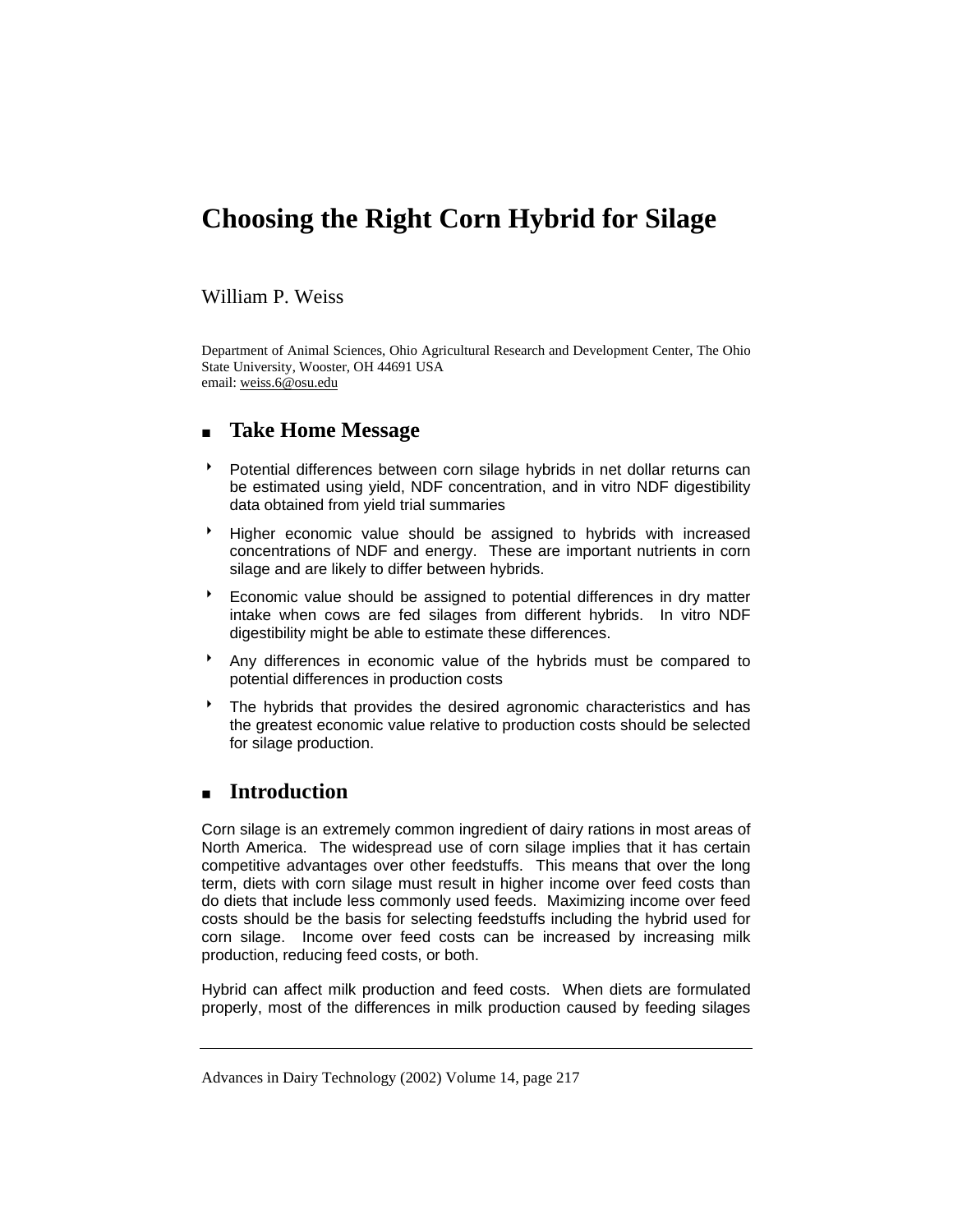made from different hybrids occur via changes in dry matter intake. Hybrid effects on feed costs would largely be due to differences in production costs of the corn and nutrient composition of the resulting silage. This paper will discuss how hybrid can affect milk production and feed costs, but it will not discuss agronomic characteristics of corn hybrids. Silage growers must select hybrids that are adapted to their specific growing conditions.

# **General Concepts for Corn Silage Evaluation**

Hybrid comparisons are usually made when someone is looking at a seed catalog and trying to determine which hybrid will make the most profitable silage. Accurate comparisons at the seed selection stage are extremely difficult. Growing conditions, the nutrient composition of the silage, and the prices of other ingredients when the silage will be fed are unknowns, and all can have a drastic influence on the value of the silage.

Accurate evaluation of hybrids used for silage should be based on measured factors. Before the corn is planted, however, nothing has been measured. Therefore, one must rely on data that are available. The important factors that should be considered are production costs of the silage, nutrient content of the silage, prices of other feeds, and effects of hybrid on milk production (independent of nutrient composition). Yield trials conducted by seed companies and some universities provide data on past performance of hybrids and this data can be used to compare different hybrids. Producers, however, must be aware of all the uncertainties associated with these data.

### **Production Costs**

Hybrid selection affects the cost of producing silage mainly through differences in yield and seed costs. Seed costs can be obtained from the seller, and expected yield differences can be compared using yield trial data. Because you are using past performance to estimate future yields, data from yield trial summaries must be evaluated statistically. If you are comparing two hybrids that have different yields but those differences are not statistically significant (this information is found in the yield trial summaries) you should assume equal yields. Yield differences will not be discussed in detail, but yield cannot be ignored when selecting a hybrid. Fixed costs and variable costs per unit of yield decrease as yield increases. Therefore total production costs of a high yielding hybrid are less than costs for a lower yielding hybrid (assuming equal seed costs). In addition to increased costs, lower yields also means that more land will have to be used to produce the same amount of silage. If land is limited, then costs will usually increase more because you must purchase feed to replace the corn silage not produced.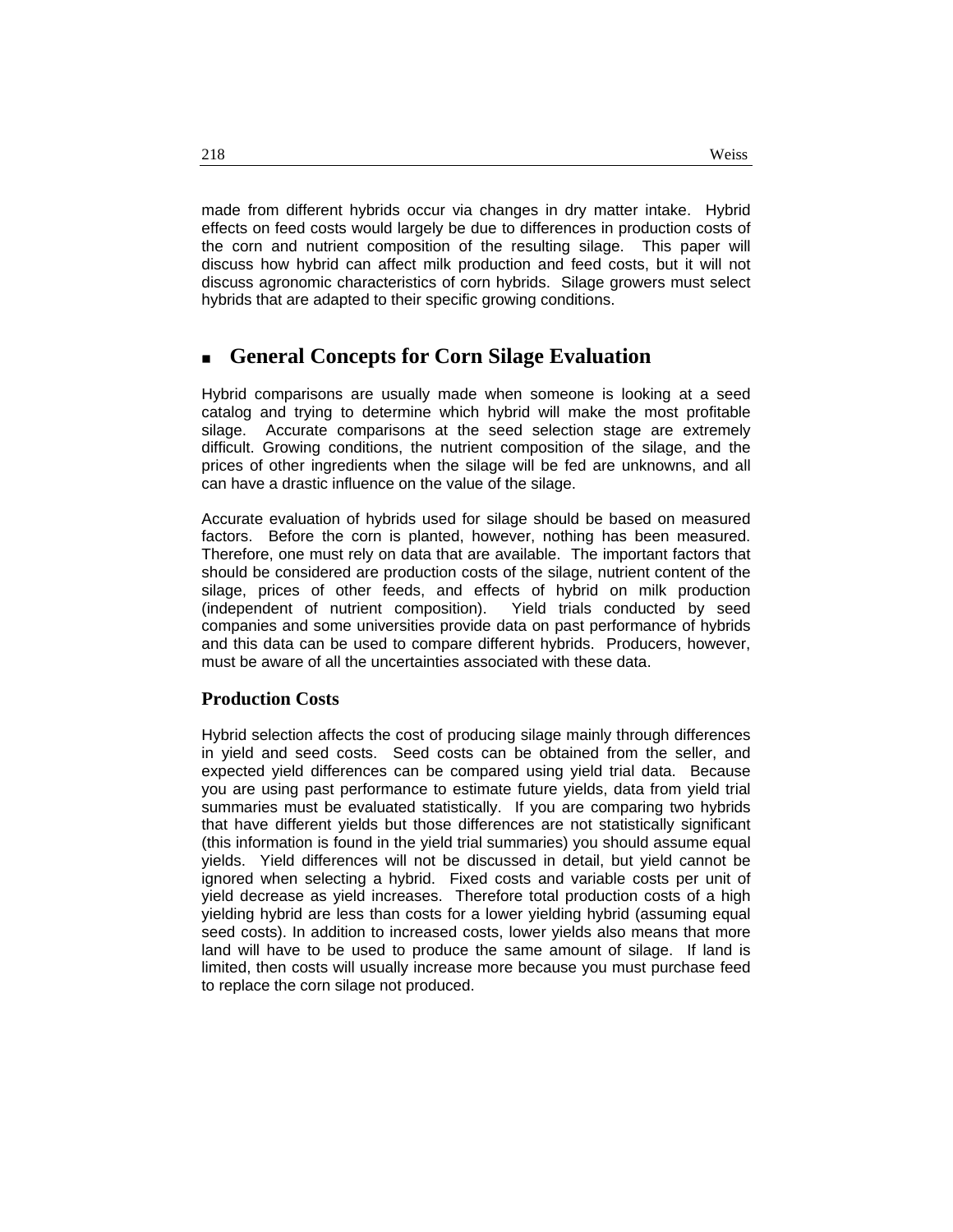### **Economic Value**

The economic value of a corn silage is dependent on its nutrient composition, the prices of other available feedstuffs, and effects on milk production that are independent of nutrient composition. Many yield trial summaries now include the concentration of neutral detergent fiber (NDF) and in vitro NDF digestibility (IVNDFD). This data, with the same statistical caveats as discussed for yield, can be used to estimate potential differences in nutrient composition and milk production between hybrids.

Feeding trials are the ultimate measure of the nutritional value of a silage. The number of research trials comparing different corn silage hybrids has increased but the database is still limited. Most studies compare two or three hybrids, whereas the number of potential comparisons is almost endless. When evaluating lactation data one must ask the question, would the results be the same if a different 'control' hybrid was used? Another unknown is the repeatability of lactation data. Would the same results be found if the compared hybrids were grown in a different environment?

# **Comparing Economic Value of Different Hybrids**

Feedstuffs are simply delivery vehicles for nutrients. The feedstuff (or hybrid) that provides the lowest priced nutrients should be selected for inclusion in diets. For this approach to work, the concentrations and the economic value of the nutrients must be known, and differences in nutrient concentration must completely describe differences in animal responses. At this time none of these requirements are met completely, however, the approach of valuing a feed based on its nutrient composition with some modifications can be used to evaluate (or more correctly compare) different corn hybrids.

### **Concentrations of Nutrients**

The nutrients that are most likely to cause differences between hybrids in economic value are net energy for lactation (NEL) and NDF. Concentrations of NEL will not be known but can be estimated. When comparing hybrids at the seed selection stage, the only information that will be available usually is NDF and IVNDFD. Two methods (NRC, 2001, Shaver and Schwab, 2001) in their must simple forms (which are adequate for hybrid comparisons), estimate NEL by summing the available energy provided by NDF (estimated using IVNDFD) and the cell soluble fraction (100% - NDF, %). The NRC system adjusts NEL for changes in DM intake but the Shaver-Schwab system does not. Increased IVNDFD is related with increased dry matter intake but as intake increases digestibility decreases (NRC, 2001). Therefore if higher IVNDFD increases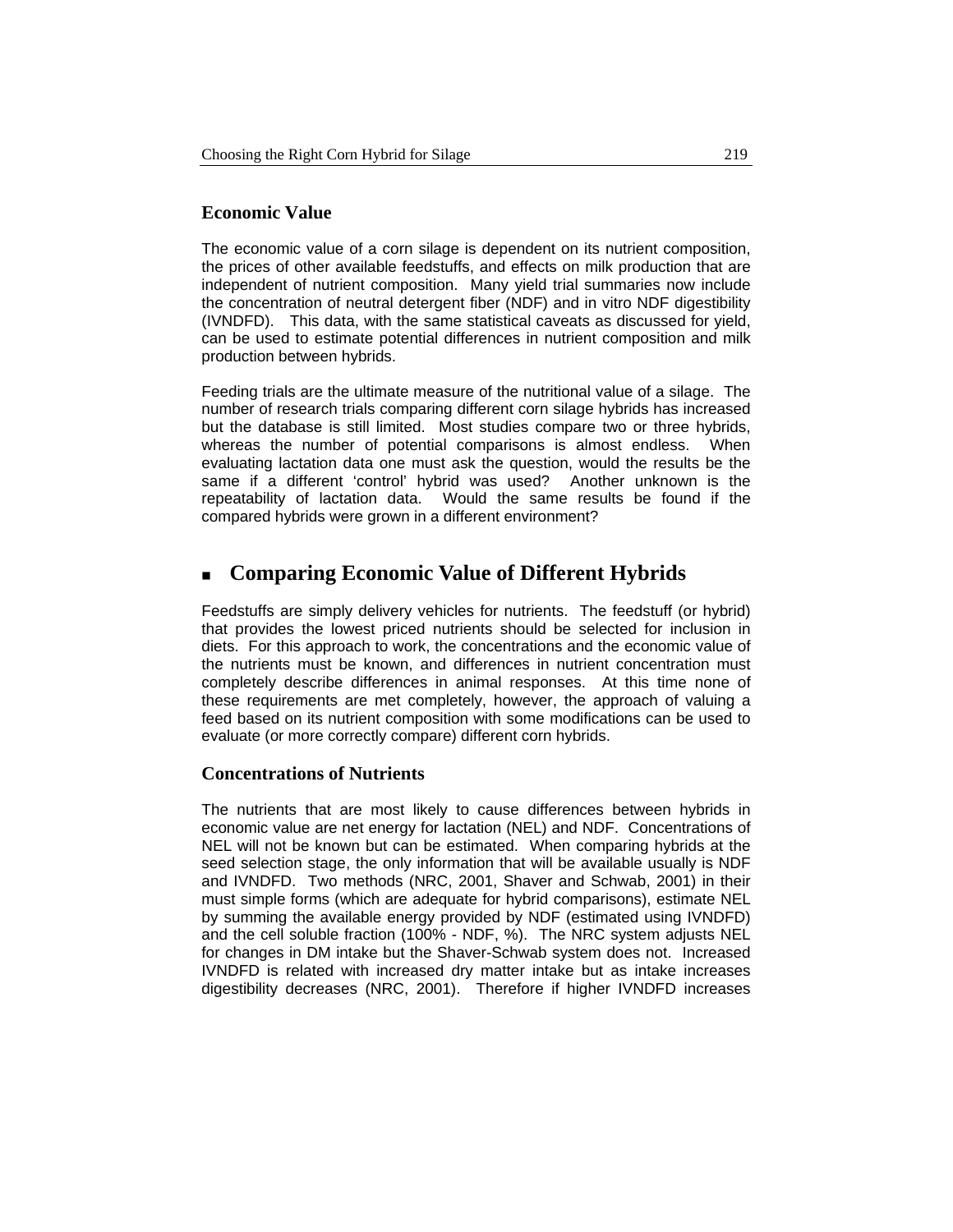intake, actual differences in NEL will be less than those estimated by the Shaver-Schwab method.

The NRC (2001) requirements for forage NDF range from 15 to 19% of the diet DM. Since forage NDF is required (assuming you use the NRC), NDF from corn silage has an economic value, i.e., if forage NDF is inadequate, it must be purchased so that a balanced diet can be formulated. Therefore, hybrids that have higher NDF concentrations may have an economic advantage over hybrids with lower NDF concentrations.

#### **Economic Value of Nutrients**

St. Pierre (2001) developed a method to determine the economic value of different nutrients. Using that method and feed prices in early December, 2001 from Wooster Ohio 1 Mcal of NEL was worth US\$ 0.036, 1 kg of forage NDF (for this discussion forage NDF = effective NDF) was worth \$0.05, and 1 kg of crude protein was worth \$0.24 (Note: these values are not constants, they will vary based on local markets). The composition of 'normal corn silage' in NRC (2001) is 1.45 Mcal/kg NEL, 45% NDF, 8.8% CP (DM basis). That silage, based on the above prices, would have a maximum economic value to a buyer (or feeder) of \$52.3 for NEL, \$22.6 for NDF, \$21.1 for protein for a total of \$96/metric ton (MT) of DM. The effect of changes in NEL and NDF concentrations on nutrient value is shown in Table 1. The two main points in Table 1 are that higher NEL, if it occurs because of lower NDF, may not make the silage any more valuable, and the even a relatively large change in NEL and NDF concentrations does not greatly influence overall economic value of the silage based on nutrients.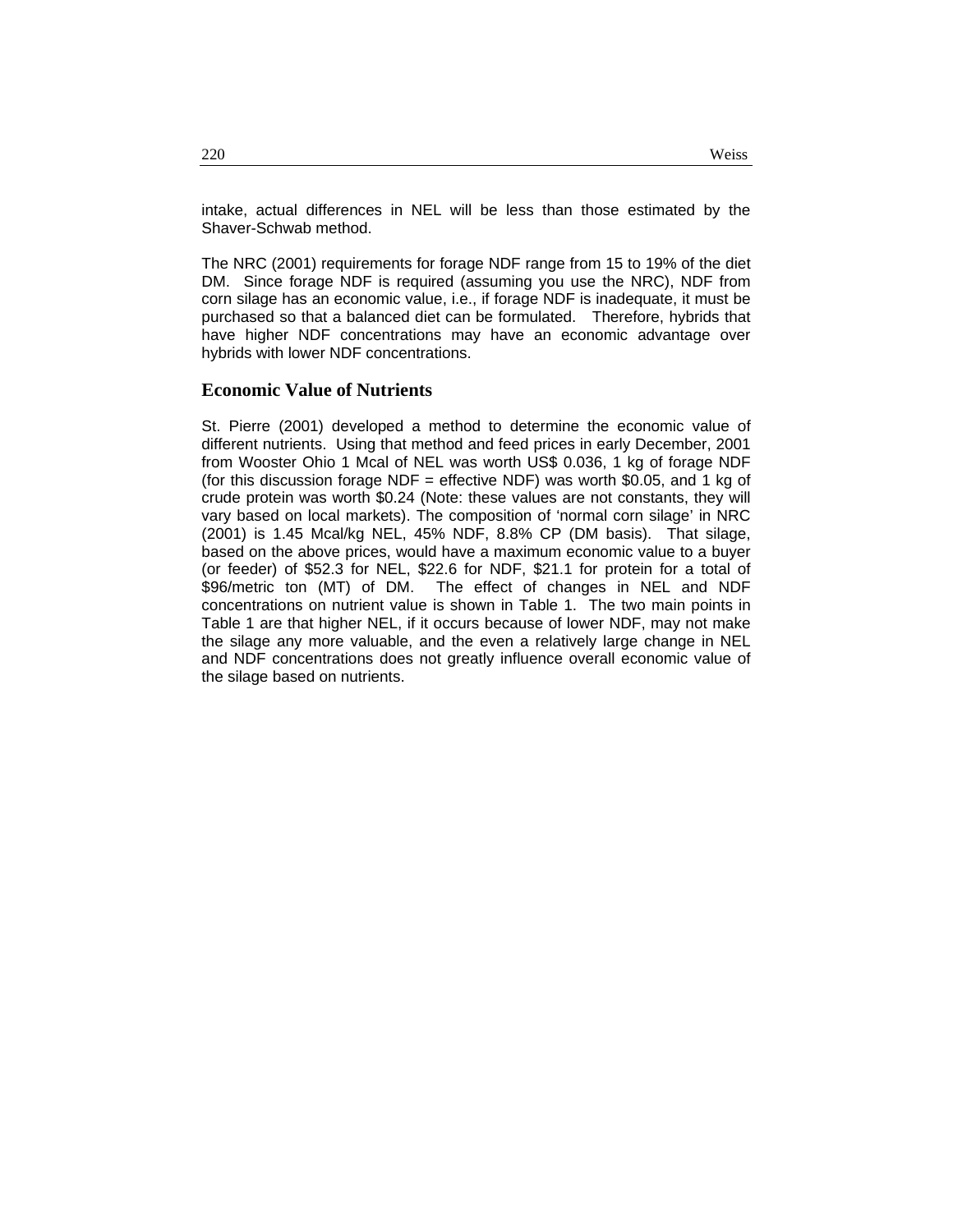| Table 1. Hypothetical example of the effect of changes in NEL and  |  |
|--------------------------------------------------------------------|--|
| NDF concentrations on economic value of corn silage <sup>1</sup> . |  |

|                                                                                    | Average | <b>Hybrid A</b> | <b>Hybrid B</b> | <b>Hybrid C</b> |  |  |
|------------------------------------------------------------------------------------|---------|-----------------|-----------------|-----------------|--|--|
| <b>NEL, Mcal/kg</b>                                                                | 1.45    | 1.45            | 1.59            | 1.59            |  |  |
| <b>NDF, %</b>                                                                      | 45      | 50              | 45              | 40              |  |  |
| <b>CP, %</b>                                                                       | 8.8     | 8.8             | 8.8             | 8.8             |  |  |
| Economic value of nutrient provided per kilogram of silage dry matter <sup>2</sup> |         |                 |                 |                 |  |  |
| NEL, \$/kg DM                                                                      | 0.052   | 0.052           | 0.057           | 0.057           |  |  |
| NDF, \$/kg DM                                                                      | 0.022   | 0.025           | 0.022           | 0.020           |  |  |
| CP, \$/kg DM                                                                       | 0.021   | 0.021           | 0.021           | 0.021           |  |  |
| Total, \$/kg DM                                                                    | 0.095   | 0.098           | 0.100           | 0.098           |  |  |
|                                                                                    |         |                 |                 |                 |  |  |

All costs are in US dollars.

<sup>1</sup> The average hybrid is based on corn silage composition from NDC (2001), Hybrid A has 10% more NDF than average, Hybrid B has 10% more NEL than average and Hybrid C has 10% more NEL and 10% less NDF than average.

 $2$  The value of the nutrients determined using SESAME (St Pierre, 2000) were US \$ 0.036/Mcal NEL, \$0.05/kg NDF, and \$0.24/kg CP.

### **'Non-nutrient' Effects on Economic Value**

Differences in concentrations of NEL and NDF of forages, do not account for all the differences observed in animal performance. A major determinant of animal performance is the DM intake potential of a forage. Cows consume more DM when fed a diet containing a forage with higher IVNDFD (Oba and Allen, 1999). The database used by Oba and Allen (1999) included only one study with corn silage. When two more recent studies on brown midrib silage are added to the database, the average increase in total DM intake is about 0.14 kg/ 1-unit increase in IVNDFD. In response to increased intake, milk production (4% fat-corrected) increased about 0.25 kg/1-unit increase in IVNDFD. All the data relating IVNDFD of corn silage to intake is based on comparisons of brown midrib to its isogenic control, therefore, the silages were virtually identical in major nutrients. Whether the same response will be observed for silages that differ in both NDF and IVNDFD is less certain.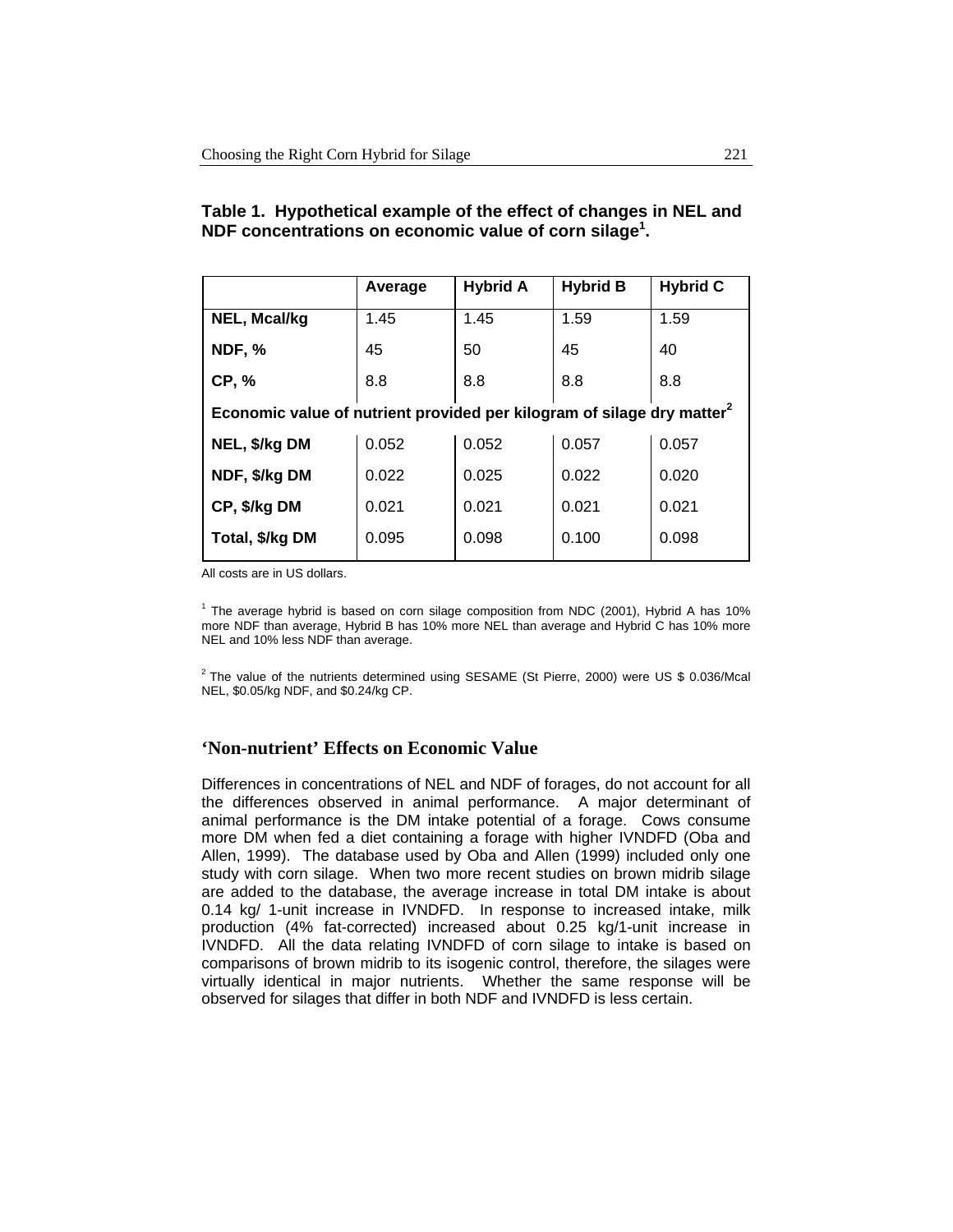Valentin et al (1999) compared two hybrids with in situ NDF disappearance of 35 and 32% and cows ate more of the diet with the silage that had the lower NDF disappearance. The silage with the lower in situ disappearance also had lower NDF concentration (41 vs. 47%). A recent study conducted at Ohio State (Weiss, unpublished) compared a hybrid with high NDF concentration (49%) and high IVNDFD (46%) to a conventional hybrid (42% NDF, 41% IVNDFD) and observed no difference in DM intake (23.9 and 23.7 kg/day). These two studies suggest that IVNDFD should not be interpreted independent of NDF concentration, i.e., a silage with high NDF concentration and high IVNDFD may not be consumed in higher amounts than a silage with lower NDF concentration and lower IVNDFD.

#### **A Method to Compare Economic Value of Hybrids**

The described method (Figure 1) to compare hybrids is based on information that is usually available from yield trial summaries. This method should be used only to compare hybrids (i.e., relative value); it should not be used to estimate absolute value of a hybrid. A set of hybrids that provide the desired agronomic characteristics is chosen. Then NDF concentration, IVNDFD, and yield data from yield trial summaries are used to calculate differences in economic value. Any differences in seed costs also need to be considered.

Step 1. Estimate differences in expected DM intake (0.14 kg/unit difference) and expected milk yield (0.25 kg/unit) caused by differences in IVNDFD. Estimated change in feed costs (caused only by changes in intake) is subtracted from change in milk income. For example, Hybrid A has an IVNDFD 5 units higher than hybrid B, therefore expected differences in intake and milk is 0.7 kg  $(5 \times 0.14)$  and 1.25 kg  $(5 \times 0.25)$ , respectively. Multiply the change in intake by a typical feed cost (total ration) and multiply change in milk yield by a typical milk price. If feed costs are estimated at \$0.15/kg of DM and milk at 0.30/kg then hybrid A would be expect to increase gross income by:  $(1.25 \times$  $0.3$ ) - (0.7 x 0.15) = \$0.27/cow/day (this does not include any change in feed prices caused by differences in silage yield or seed costs which will be calculated later). To put that value on a silage basis, one must divide by kilograms of silage fed. In the studies used to obtain the effect of IVNDFD on intake, mean silage DM intake was about 10 kg. In this example a 5 unit difference in IVNDFD is worth  $$0.27/10 \times 1000 = $27/MT$  of DM. If IVNDFD is not statistically different between the hybrids, no change in intake should be assumed. In addition, if expected NDF concentration differs between the hybrids, IVNDFD may not affect intake as outlined above.

Step 2. Estimate NEL of the hybrids using the NRC (2001) system. The composition of 'Normal Corn Silage" should be used except NDF and IVNDFD of the hybrids of interest are entered. A cow (milk yield similar to herd average) and diet (similar to what is expected to be fed) is entered into the NRC model, and the model estimates DM intake and NEL concentration of the hybrid. If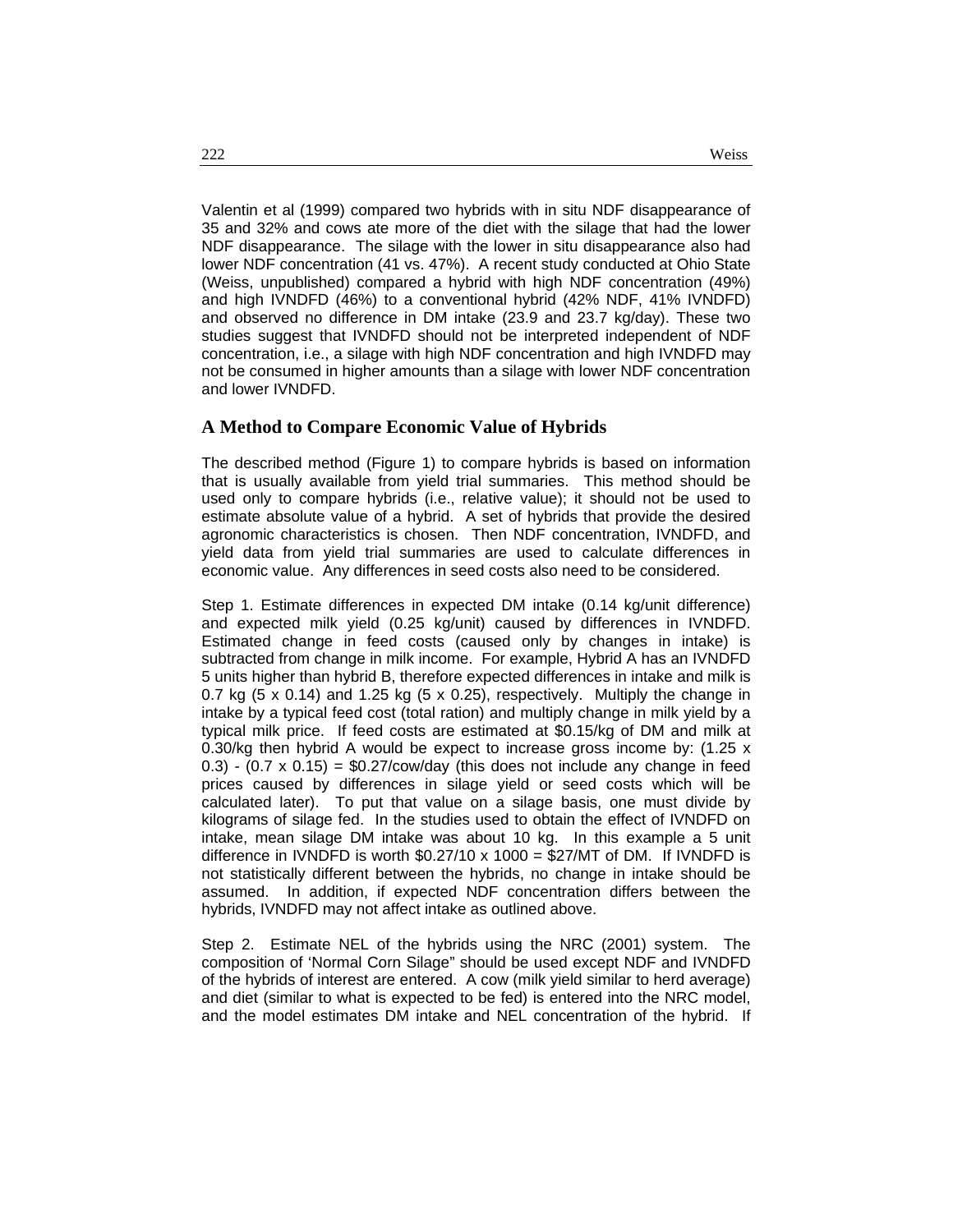IVNDFD differs between two hybrids, when the hybrid with the higher IVNDFD is evaluated, estimated DM intake should be increased based on expected change in DM intake. For example, if NRC estimated DM intake is 23 kg and the IVNDFD of a hybrid is 5 units higher than another hybrid, intake should be increased for the high digestible hybrid by  $5 \times 0.14 = 0.7$  kg.

Step 3. Using SESAME (St. Pierre, 2001) and local market ingredient prices, estimate the price of effective NDF (\$/kg) and NEL (\$/Mcal) and determine relative (not absolute) differences in nutrient value. For example, SESAME calculates a value of \$0.05/kg of NDF and \$0.04/Mcal of NEL and hybrid A has 40% NDF and 1.50 Mcal NEL/kg and hybrid B has 46% NDF and 1.45 Mcal/kg. Per MT of DM, hybrid A will provide 60 kg less NDF [1000 x (0.40 - 0.46)] and 50 more Mcal of NEL [1000 x (1.50 - 1.45)]. The value caused by nutrient differences is the sum of NDF and NEL difference =  $(0.05 \frac{1}{9}$ /kg x -60) +  $(0.04 \frac{1}{9}$  $50$ ) = -1\$ (Hybrid A is worth \$1 less per MT of DM than hybrid B).

Step 4. Calculate total change in gross value by adding value obtained from Step 1 to that obtained in Step 3.

Step 5. The difference in seed cost per DM yield (based on yield trial data) and production costs caused by differences in yield are used to estimate difference in production costs. An equation derived from Ohio State University Extension Budgets (OSU, 2001) was developed to estimate effect of yield on production costs: Production costs  $(\text{\textsterling} / \text{MT})$  of DM) = 75.4 – 1.85 x vield (MT of DM/ha). That equation assumes all differences are caused by hybrid; this equation is not appropriate if you are comparing hybrids that may have different variable costs, e.g., a non-bt-hybrid may require insecticides not required by a bt-hybrid. For example hybrid A expected DM yield is 17 MT/ha and seed cost is \$9.4/MT of expected DM yield; hybrid B expected yield is 19 MT of DM/ha and seed cost is \$4.5/MT of DM. Estimated production cost of hybrid A is \$44/MT of DM and \$40/MT DM for hybrid B (a difference of \$4/MT). Hybrid A would be expected to cost \$4.9 (difference in seed costs) +  $4 = $8.9.4/MT$  of DM. If the difference in total gross value (Hybrid A - Hybrid B) is less than the difference in total cost, hybrid B would be the better buy.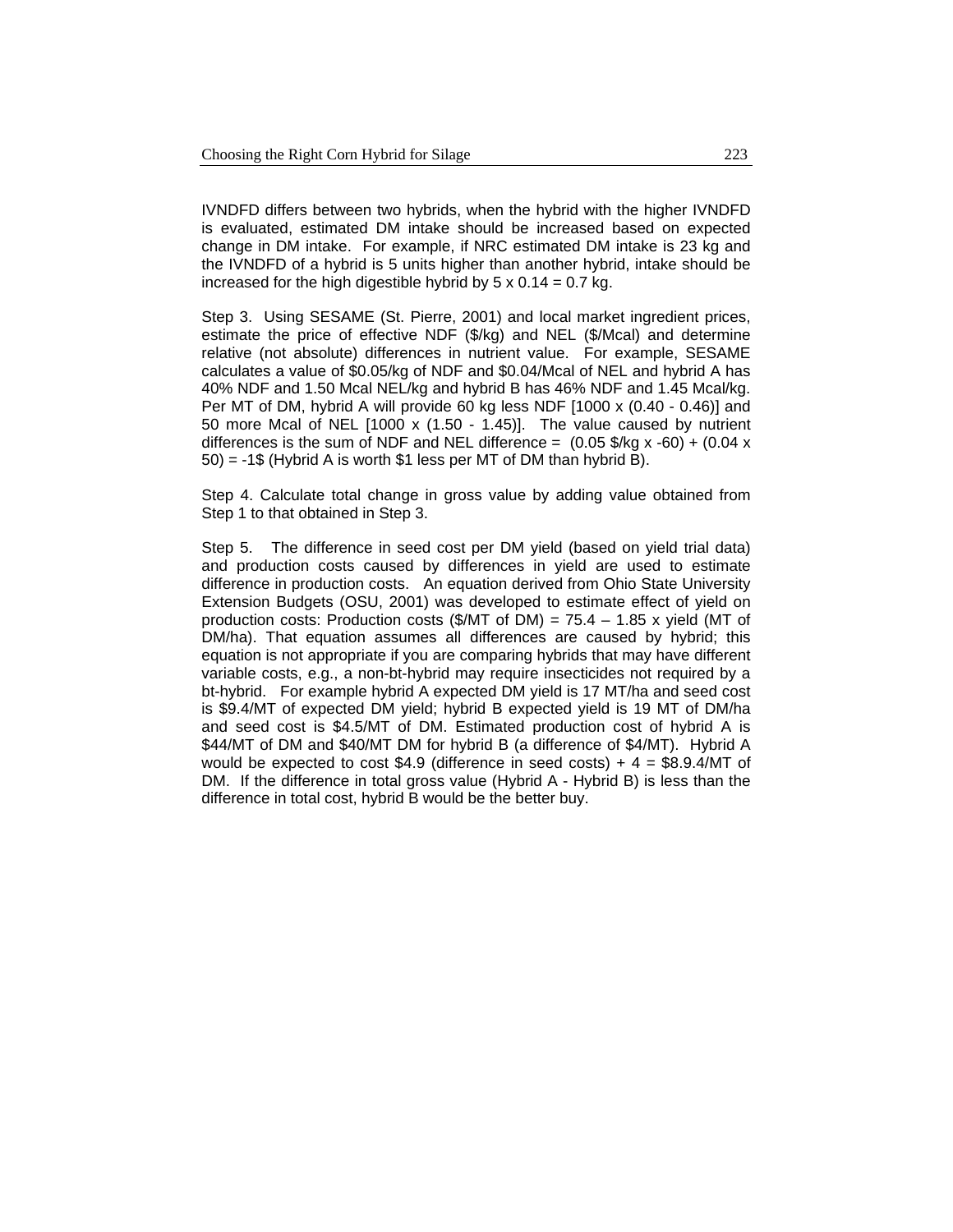

# **Figure 1. Flow chart outlining how two hybrids should be compared when making planting decisions.**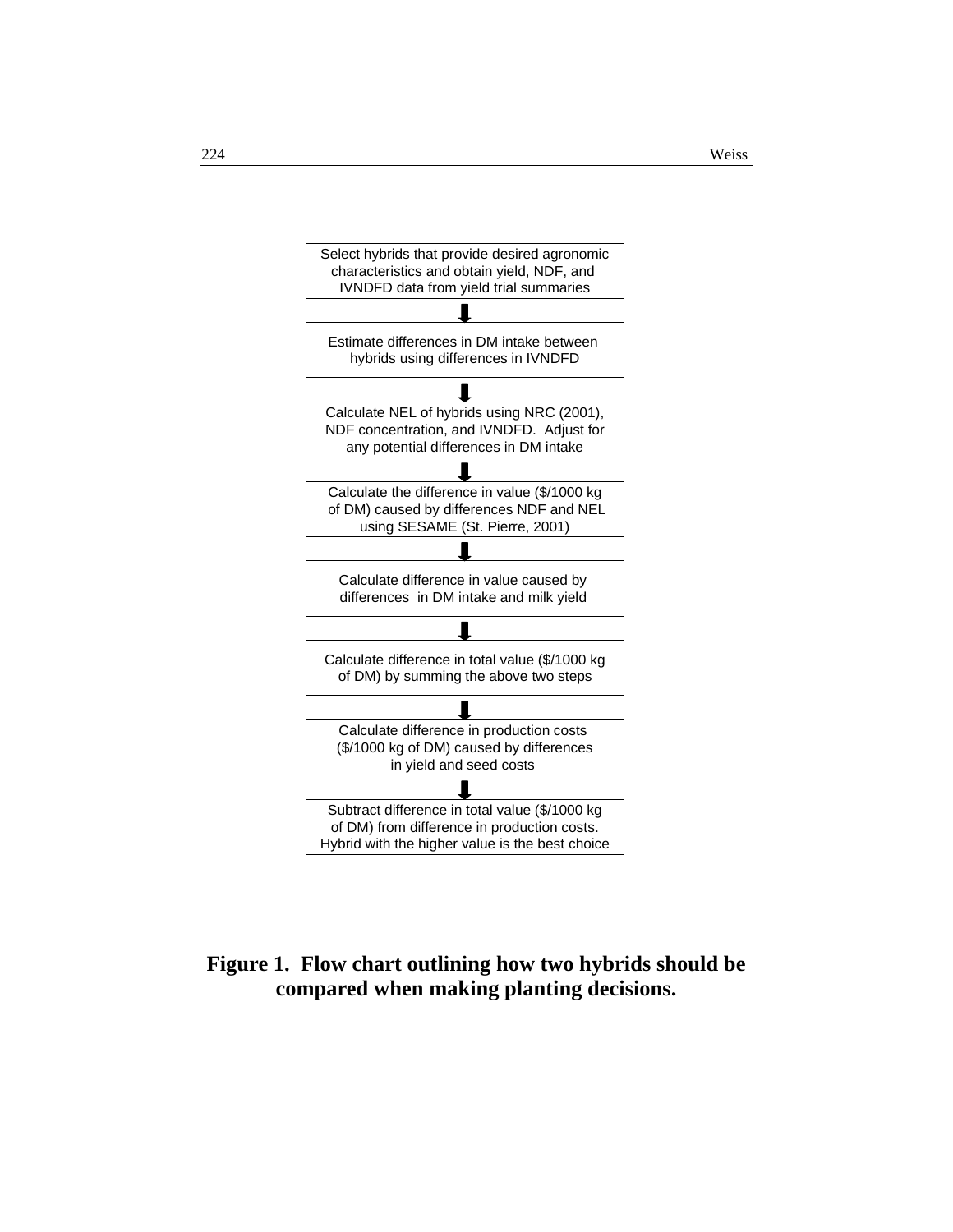# **Application of the Evaluation Method**

The approach outlined above was applied to a few 'specialty' hybrids that have peer-reviewed lactation data available. An important caveat is that the lactation trials usually involve a comparison between two specific hybrids and do not necessarily mean that those differences would be observed if a different control (i.e., conventional) hybrid was used. The calculations below are based on average values, actual data from yield trials should be used.

### **Brown Midrib Hybrids**

*Nutrient Composition.* Brown midrib (bmr) corn silage and typical hybrids have similar protein and NDF concentrations. At equal DM intakes, bmr silage is more digestible than its isogenic control (Tine et al., 2001). Cows fed bmr silage eat more DM and digestibility decreases as DM intake increases. Tine et al. (2001) measured the NEL content of diets with 60% corn silage (bmr or isogenic control) and both diets contained 1.61 Mcal NEL/kg of DM.

*Cow Responses.* On average, cows fed bmr silage produced about 1.4 kg/day more milk and ate about 1.6 kg/day more DM than cows fed other hybrids (review by Eastridge, 1999; Ballard et al., 2001; Moreira et al., 2000; Oba and Allen, 2000; Tine et al., 2001). The available data strongly suggests that increased milk production observed when bmr silage replaces an equal amount of conventional silage is caused by increased intake, not by changes in NEL or NDF concentrations.

*Economic Value.* Based on nutrient composition (NDF, CP, and NEL concentrations) the economic value of bmr corn silage is similar to conventional hybrids; however, bmr silage clearly has a higher intake potential which results in higher milk production. Assuming a 7% unit higher IVNDFD (Oba and Allen, 2000), DM intake would be about 1 kg higher and milk production about 1.75 kg higher for bmr silage. Using feed and milk prices described above, this should result in a \$0.37/day advantage for bmr or a \$37/MT of DM. This \$37/MT advantage compared to expected lower yields and higher seed costs of about \$8.9/MT means that bmr silage (assuming 7% increase in IVNDFD) is a wise choice. The lower yield (approximately 10%) and higher intake of diets with bmr silage increases the land needed to produce corn silage.

### **Leafy Hybrids**

*Nutrient Composition.* In three studies (Bal et al., 2000; Ballard et al., 2001; Kuehn et al., 1999) no differences were reported in crude protein, but NDF concentration tended to be 1 to 3 percentage units higher than control hybrids. The NEL concentration of leafy hybrids has not been measured. In vivo DM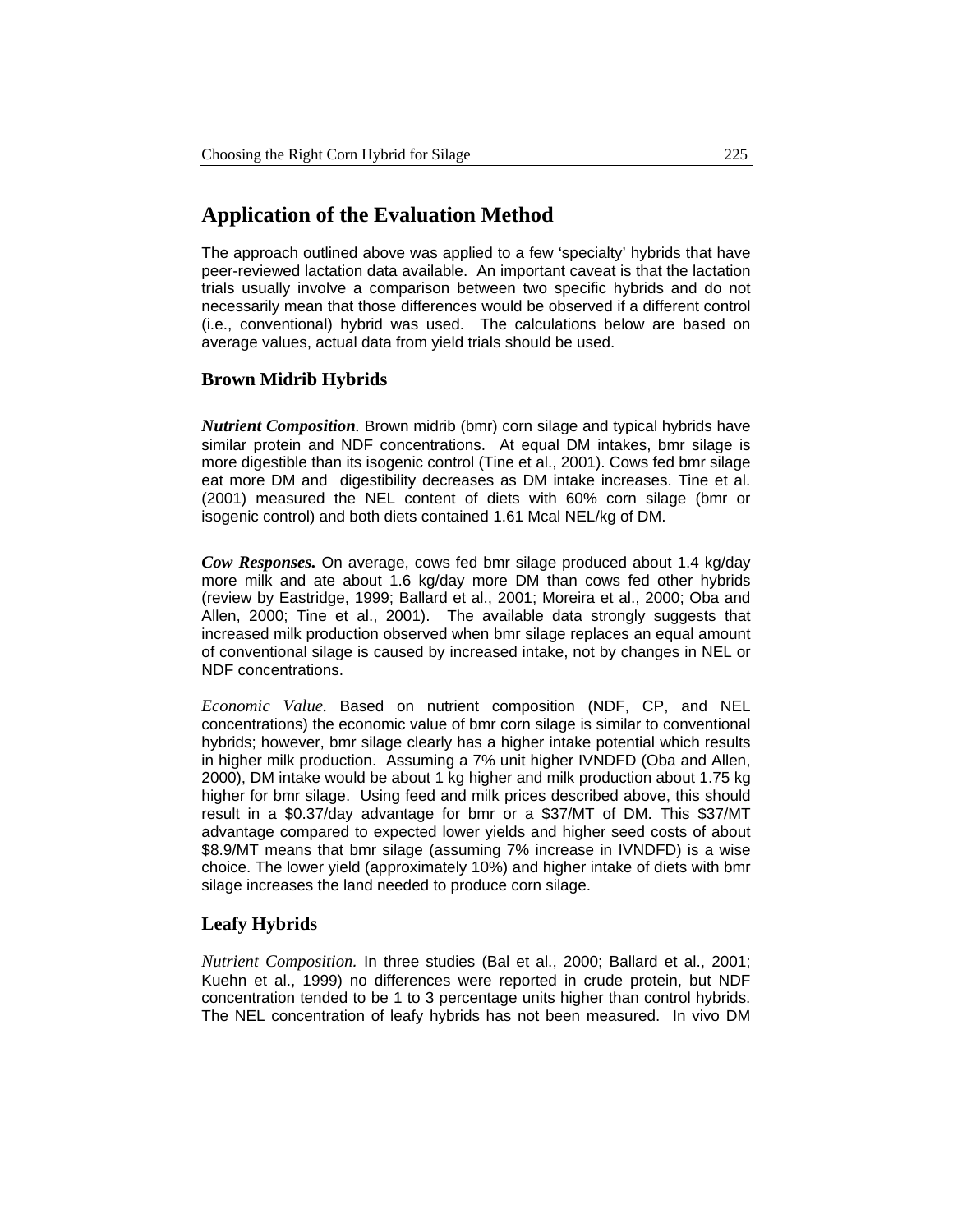digestibility data are inconsistent but differences have been small between leafy silages and the control silages (Kuehn et al., 1999; Bal et al., 2000). This implies that the NEL of leafy hybrids is probably similar to that of the control hybrids. Published IVNDFD data for leafy hybrids are extremely limited, and no statistical differences have been reported (Kuehn et al., 1999; Ballard et al., 2001).

*Cow Responses.* Four studies (Bal et al., 2000; Ballard et al., 2001; Kuehn et al., 1999; Moreira et al., 2000) have been published comparing leafy hybrids to different control hybrids, and no statistical differences in milk yield or DMI have been found. The lack of an intake response fits the small differences reported in IVNDFD.

*Economic Value.* The concentrations of CP and NEL in leafy hybrids appear similar to that of the control hybrids used in the studies. Data from lactation trials show no difference in DM intake potential for leafy hybrid. Leafy hybrids tend to have higher NDF concentrations (approximately 2 percentage units). Assuming a 2 percentage unit increase in NDF concentration, 1 MT of DM of leafy corn silage will have about 20 kg more NDF than conventional hybrids. The approximate value of the additional NDF is  $$0.05/kg \times 20$  lbs =  $$1/MT$  of DM compared to the control silages used in the studies. This value must be compared to expected differences in yield and seed costs.

### **Hybrids with Different NDF Concentrations**

*Nutrient Composition.* Bal et al. (2000) conducted a study with a corn silage with low NDF and a more typical hybrid. The NDF content of the two hybrids was 33 and 39%. Weiss (unpublished) conducted a study with a conventional hybrid and a high NDF hybrid. The NDF content of the two hybrids was 42 and 49%. Crude protein did not differ between hybrids within experiment. Dry matter digestibility was similar between hybrids (within experiments) suggesting that the NEL content of the low and high NDF silages were similar to the control hybrids.

*Cow Response.* Bal et al. (2000) compared a corn silage with about 33% NDF to one with 39% NDF, and found no effect on intake (27 kg) or milk production (44 kg) when equal amounts of corn silage were included in the ration. In an unpublished study (Weiss) compared a corn silage with 42% NDF to one with 49% NDF and found no difference in intake (24 kg) or milk production (34 kg) when cows were fed diets with 45% corn silage.

*Economic Value.* In the two available studies, protein did not differ between hybrids with significantly different NDF concentrations. Based on in vivo digestibility, NEL concentrations did not differ, and no differences were reported in DM intake. The difference in NDF, however, has economic value. In both